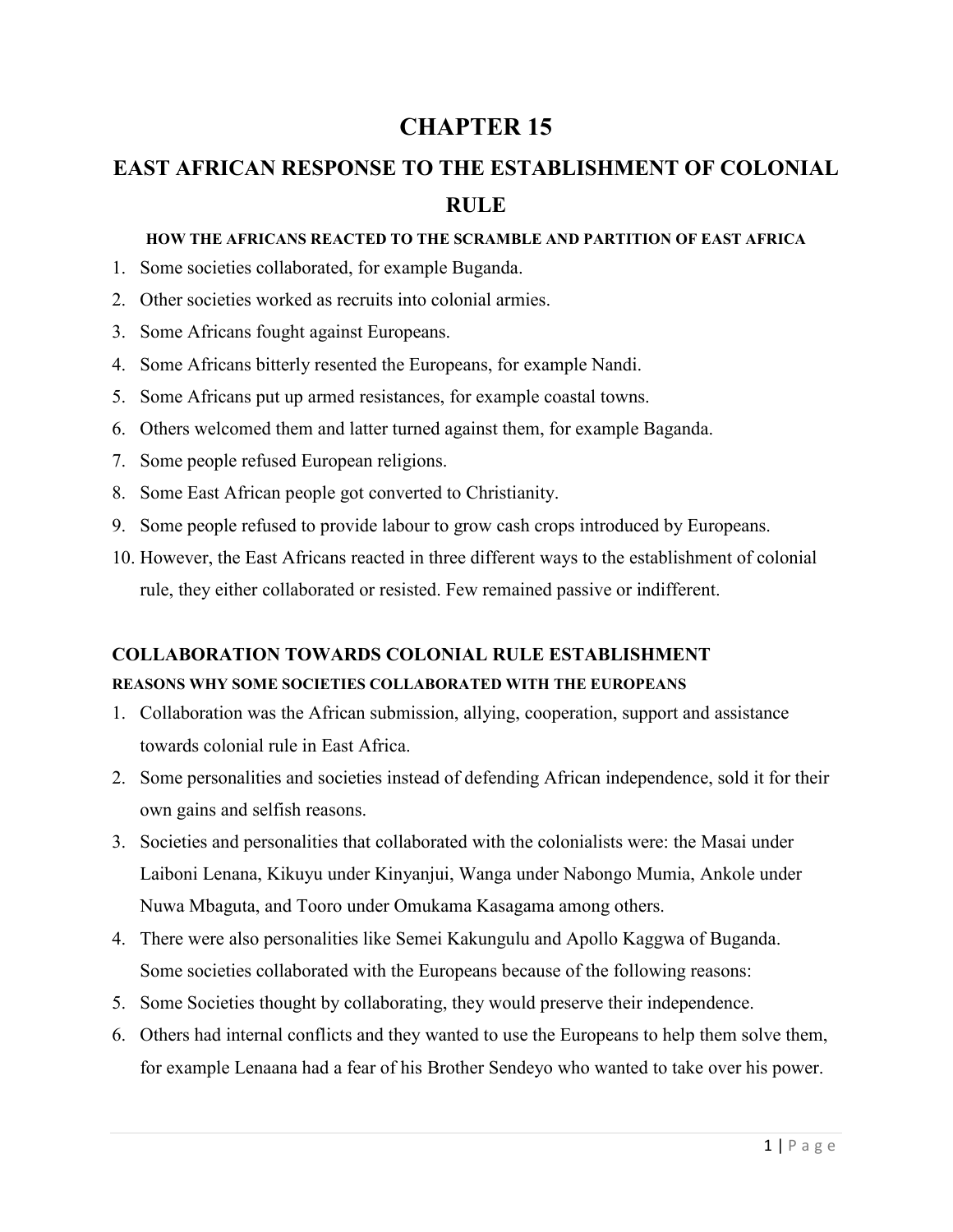- 7. Yet others were militarily weak and they could not withstand the military might of the Europeans hence they ended up collaborating.
- 8. The indirect rule system used by the British made some societies to be collaborators because they were left in their position of leadership to implement European policies, hence collaboration.
- 9. Some societies wanted military weapons like guns from the colonizers. They collaborated to get this assistance.
- 10. There were also some European opportunities like education that some societies in East Africa found worth getting from the Europeans. They therefore collaborated because of this.
- 11. Others simply collaborated because their enemies resisted. This was true with the Baganda because of the Banyoro who had resisted colonial rule.
- 12. Decentralized states collaborated because their societies were small and could not mobilize themselves to rebel. They ended up collaborating.
- 13. Missionary activities also influenced some societies to collaborate. This was majorly through their preaching like "blessed are those who are humble for the Kingdom of God is theirs. This made the Africans submissive.
- 14. The Africans did not have experience in warfare with the Europeans. The Europeans were use to heavier wars than the Africans.
- 15. The Africans were ignorant about European intentions, that is to say they had not known that the Europeans had come to exploit Africans.
- 16. Some societies among the Africans collaborated because they wanted to get gifts like old clothes, shoes, jobs or even sweet from the whites.
- 17. Yet others were influenced by their leaders to collaborate, for example the Masai people collaborated because their leader collaborated. This was the same with the Baganda.
- 18. The Africans did not even have strong economy that could make them sustain war with the Europeans.
- 19. Besides many societies feared that their property would be destroyed by the colonialists. They therefore ended up collaborating.
- 20. Others were hit by famine and diseases; hence they ended up collaborating with the colonialists so as to get assistance.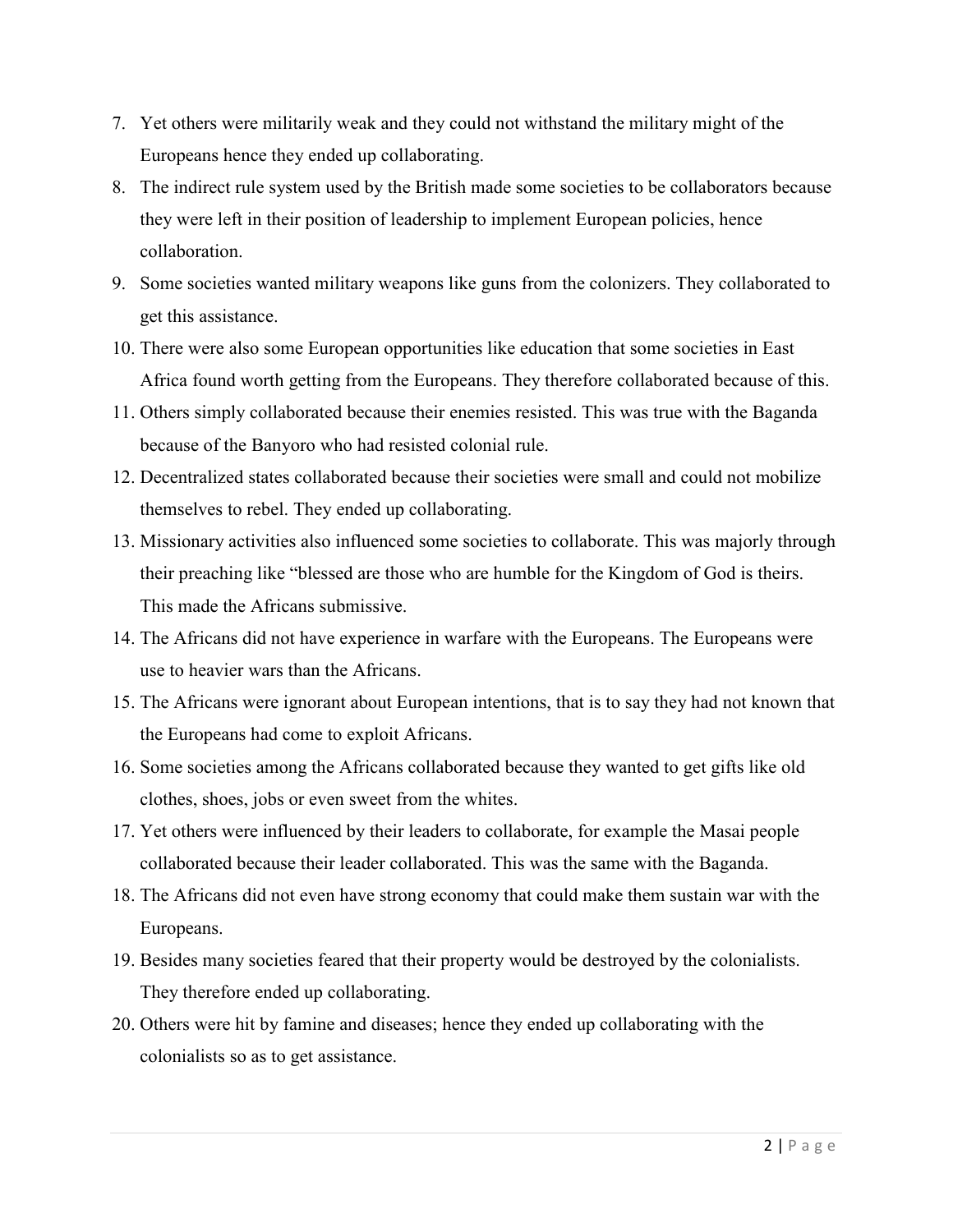- 21. Some societies began with the Europeans in a friendly way and resisting them later would be difficult.
- 22. Some societies tried to resist but they were defeated. They ended up collaborating; good examples were the Hehe and the Coastal Arabs.
- 23. Others were just schemers and opportunists by nature, for example Semei Kakungulu and Apollo Kaggwa of the Buganda kingdom.

#### **SEMEI KAKUNGULU AS A COLLABORATOR**

- 1. Semei Kakangulu was a Muganda born in Kooki in 1870.
- 2. He grew up in the palace of Kabaka of Buganda where he was working.
- 3. He had power struggle with Sir Apollo Kaggwa at the Kabaka's palace.
- 4. Semei Kakungulu was skillful at Elephant hunting.
- 5. He acquired special military skills which he later used in religious wars in Buganda on the side.
- 6. Semei Kakungulu was a schemer who expected some material wealth from the British.
- 7. From 1892, Semei Kakungulu collaborated with the British openly to his advantage.
- 8. He set up his capital at Bugerere with the assistance of the British soldiers.
- 9. Kakungulu expanded his Kingdom to Lango, Teso, Busoga, and Bukedi with the help of the British.
- 10. He conquered all the parts of Eastern Uganda for the British. He was referred to as the Kabaka of Eastern Uganda because when he conquered those areas he introduced the Ganda system of leadership.
- 11. He also assisted the British to defeat the Moslems.
- 12. He built roads and planted trees in Eastern Uganda especially in Mbale.
- 13. Kakungulu introduced cotton growing in Eastern Uganda to meet the cost of British administration.
- 14. He also assisted the British to extend their rule to Western Kenya.
- 15. Kakungulu's influence started declining. In 1923, his powers in Eastern Uganda disappeared.
- 16. The British dismissed Kakungulu from his duty as the leader of Eastern Uganda.
- 17. On 19<sup>th</sup> November, Kakungulu died a frustrated man at Gangama near Mbale town.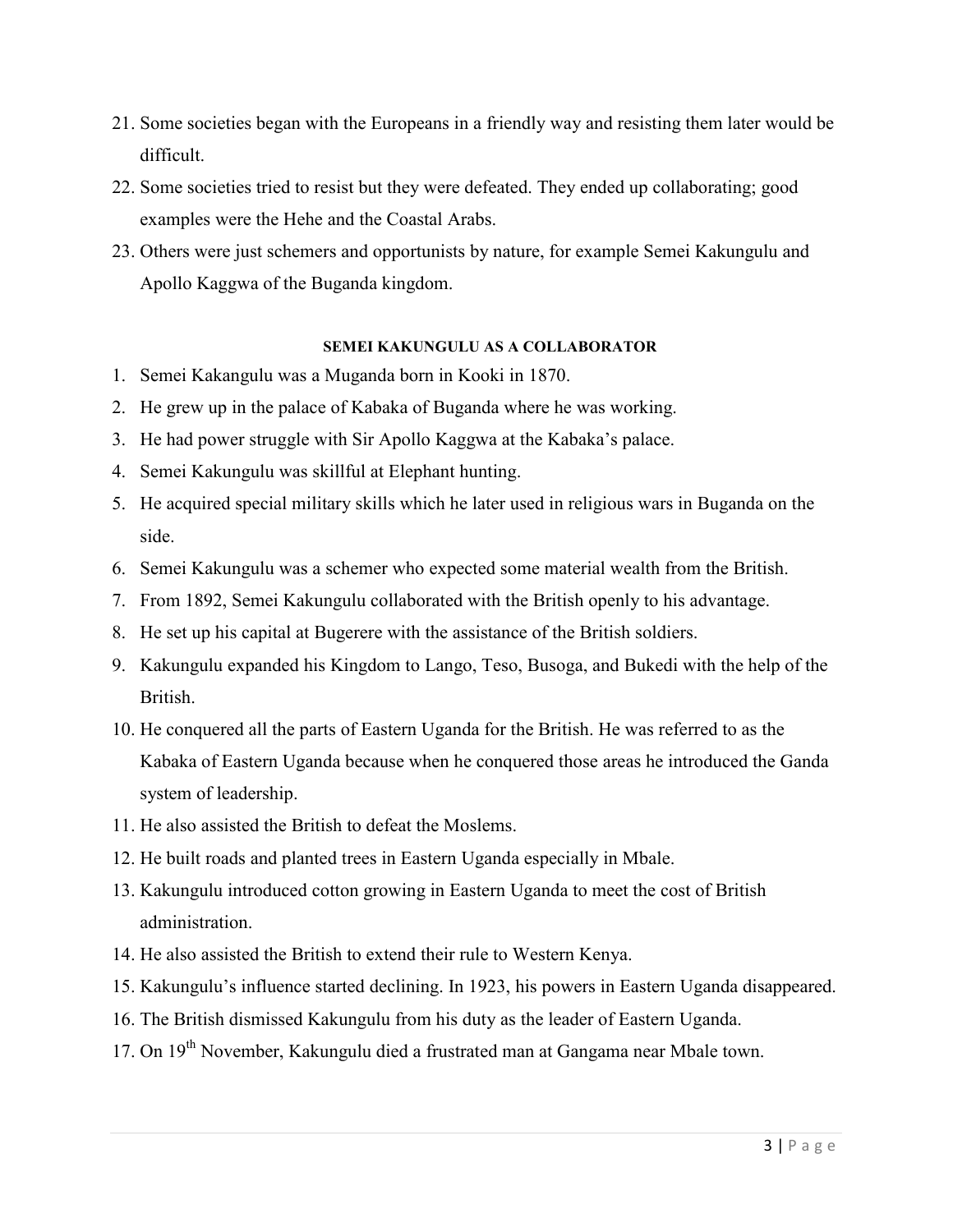#### **SIR APOLLO KAGGWA AS A COLLABORATOR**

- 1. Apollo Kaggwa was a Muganda born in 1869.
- 2. He worked in the palace of Kabaka Mutesa I and Mwanga from where he learnt the skill of leadership.
- 3. When Christianity was brought to Uganda, Apollo Kaggwa converted to protestant religion.
- 4. Kaggwa fought in the religious wars against the Moslems.
- 5. Apollo Kaggwa fought in the religious wars between the Protestants and Catholics on the side of the Protestants.
- 6. He led a campaign under Colonel Colville, a British against Kabaka Mwanga of Buganda and Omukama Kabalega of Bunyoro in 1894. The two were resisting the establishment of the British rule in their kingdoms.
- 7. In 1897, he was appointed a senior regent in the government of the young Kabaka, Daudi Chwa.
- 8. Later Apollo Kaggwa was made a Katikiiro (prime Minister) of Buganda Kingdom.
- 9. In 1898, he assisted the British rulers to overcome the Sudanese mutineers (rioters).
- 10. In 1899, he participated in the capturing of Kabaka Mwanga and Omukama Kabalega who had taken refuge in Lango.
- 11. Kaggwa played a great role in the Signing of the 1900 Buganda agreement that placed Buganda Kingdom directly under the British rule.
- 12. He worked very closely with the British colonial government under Governor Sir Hesketh Bell.
- 13. Kaggwa encouraged education where schools were established to encourage education.
- 14. He also supported the development of Agriculture by adopting new methods of agriculture and growing of new crops.
- 15. In the health department, he assisted in the rescuing of people from the shores of Lake Victoria where there was an outbreak of sleeping sickness.
- 16. Apollo Kaggwa defended the Buganda traditional institution.
- 17. He also protected the rights of the Lukiiko (Buganda parliament).
- 18. He later got misunderstanding with the British colonial rulers.
- 19. Apollo Kaggwa also faced stiff resistance from the new chiefs. Kabaka Daudi Chwa had also become of age.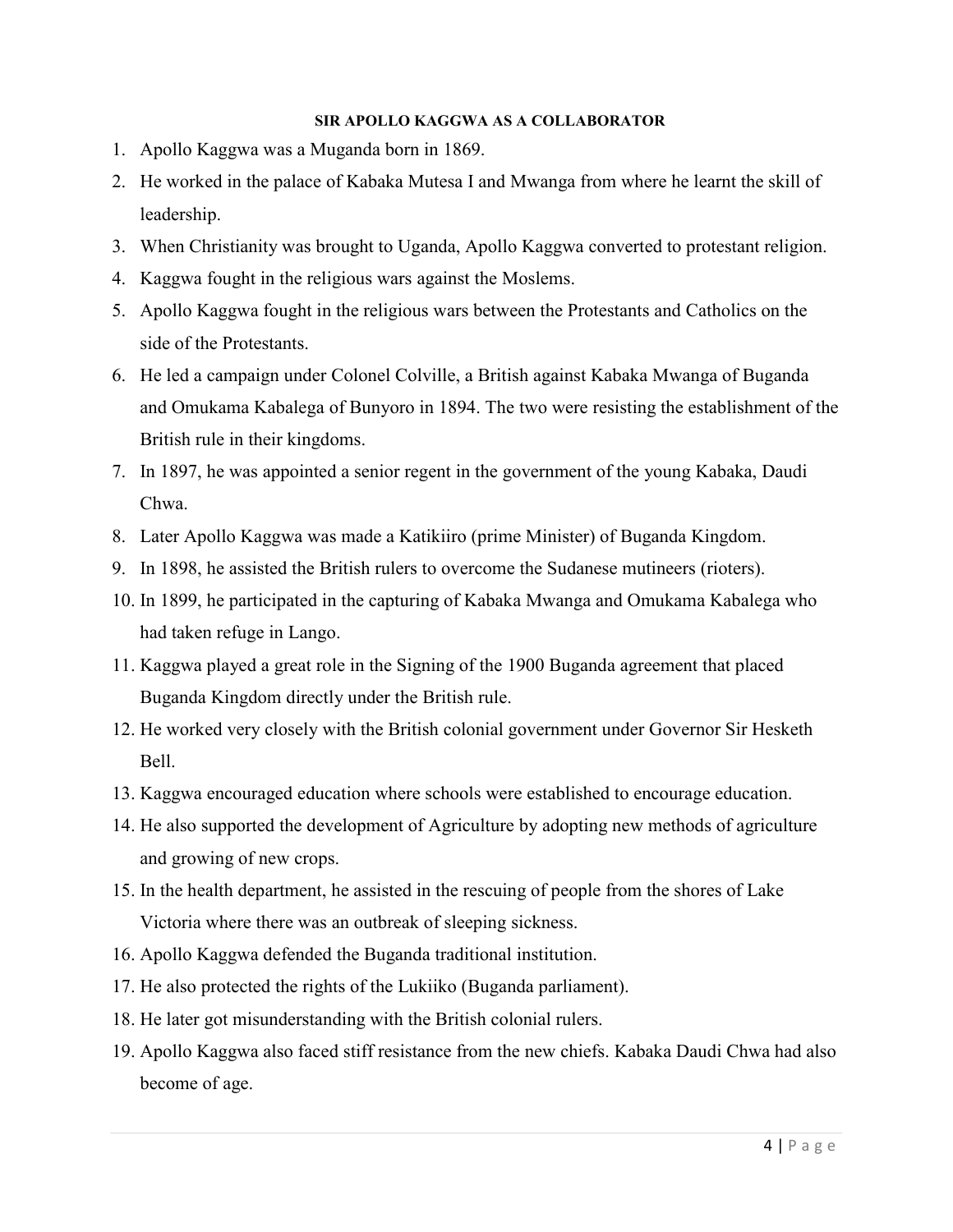- 20. In 1926, Apollo Kaggwa, angry and frustrated resigned after all a number of misunderstandings.
- 21. In 1927, he died when he had outlived his usefulness to both the British and his own people of Buganda.

#### **OMUKAMA KASAGAMA OF TOORO AS A COLLABORATOR**

- 1. Kasagama was the King of Tooro who was restored to the throne by the British.
- 2. He was under constant threats from Kabalega, the King of Bunyoro. For example he was driven out of power in 1893.
- 3. When Kabalega was defeated by the British in 1894, Tooro got part of Bunyoro land with the help of the British.
- 4. Kasagama became a strong ally of the British. But he did not get recognition as Omukama from all the Batooro.
- 5. In 1904, Kasagama had his power increased when the British government asked Maddox, a CMS missionary to intervene.
- 6. As a result, Kasagama had his power increased and he was recognized as the Omukama of Tooro. He could nominate his successor.
- 7. Under Kasagama, Tooro was treated on the same footing with other Kingdoms in Uganda.
- 8. The relationship between the Batooro and the colonial government was not very smooth.
- 9. They accused the colonial government of neglecting Tooro region as far as development was concerned.
- 10. They also accused the British government of giving some of their territories to Congo in the demarcation new boundaries.
- 11. Kasagama signed the 1900 Tooro agreement with the British.
- 12. Much as Kasagama collaborated with the British, there was a lot of mistrust and hostility between the colonial government and his people.
- 13. Many of Kasagama's Chiefs had not received the Mailoland promised to them during the signing of the 1900 Tooro agreement. They therefore remained defiant.
- 14. Kasagama died on 29<sup>th</sup> December 1929.

#### **NUWA MBAGUTA OF ANKOLE AS A COLLABORATOR**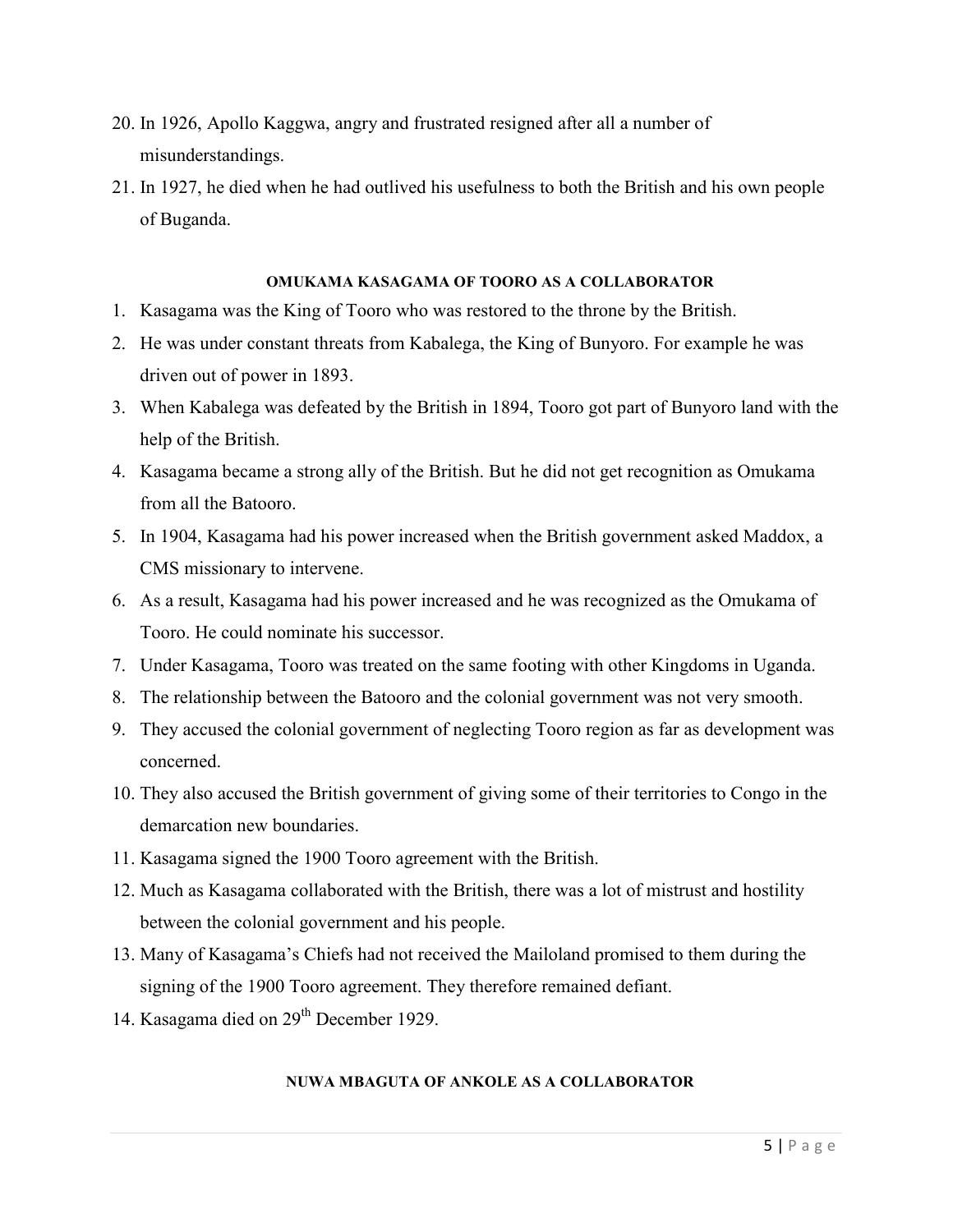- 1. Nuwa Mbaguta was a Munyankole born in 1867.
- 2. When still young, Mbaguta lost all his parents and grew among his relatives.
- 3. He did not have good time among his relatives and therefore, he ran away to live at the palace of Omugabe Ntare IV.
- 4. Mbaguta was taken to work in as a page at the King's court at Mularagaira although he did not enjoy his stay while there.
- 5. From Mularagaira, Mbaguta ran back to Omugabe Ntare's palace.
- 6. Mbaguta grew up a very courageous man.
- 7. He was a fearless wrestler which earned him the Nickname "Kitinwa" meaning the feared one.
- 8. Mbaguta's courage and wisdom drew the attention of the Omugabe.
- 9. He later became one of the favorite pages and also became part of the trusted army unit.
- 10. Mbaguta became one of the devoted campaigners for the British collaborators.
- 11. In 1894, he signed a treaty with the British on behalf of Ntare IV.
- 12. He spearheaded road construction that Sir Harry Johnstone used to move within the areas of Ankole and Tooro.
- 13. In 1900, Nuwa Mbaguta was made the "Enganzi" (Prime minister) of Ankole by the British.
- 14. It was Nuwa Mbaguta who signed the 1901 Ankole agreement with the British. This put Ankole under the British rule.
- 15. Under the 1901 Ankole agreement the British promised to support Ankole against the invasion from Bunyoro.
- 16. Ankole through the 1901 agreement was allowed to maintain self government and she was rewarded with new areas like Mpororo, Igara, Buziba and Buhweju.
- 17. Mbaguta Nuwa as a collaborator encouraged education by setting up a number of schools in the Kingdom.
- 18. He encouraged the spread of Christianity by supporting the construction of churches.
- 19. Mbaguta also encouraged the growing of cash crops which assisted in boosting colonial economy.
- 20. He was rewarded with a Member of British Empire honour (MBE) due to his great contribution to the British rule.
- 21. Nuwa Mbaguta later retired in 1938 and in 1944, he passed on.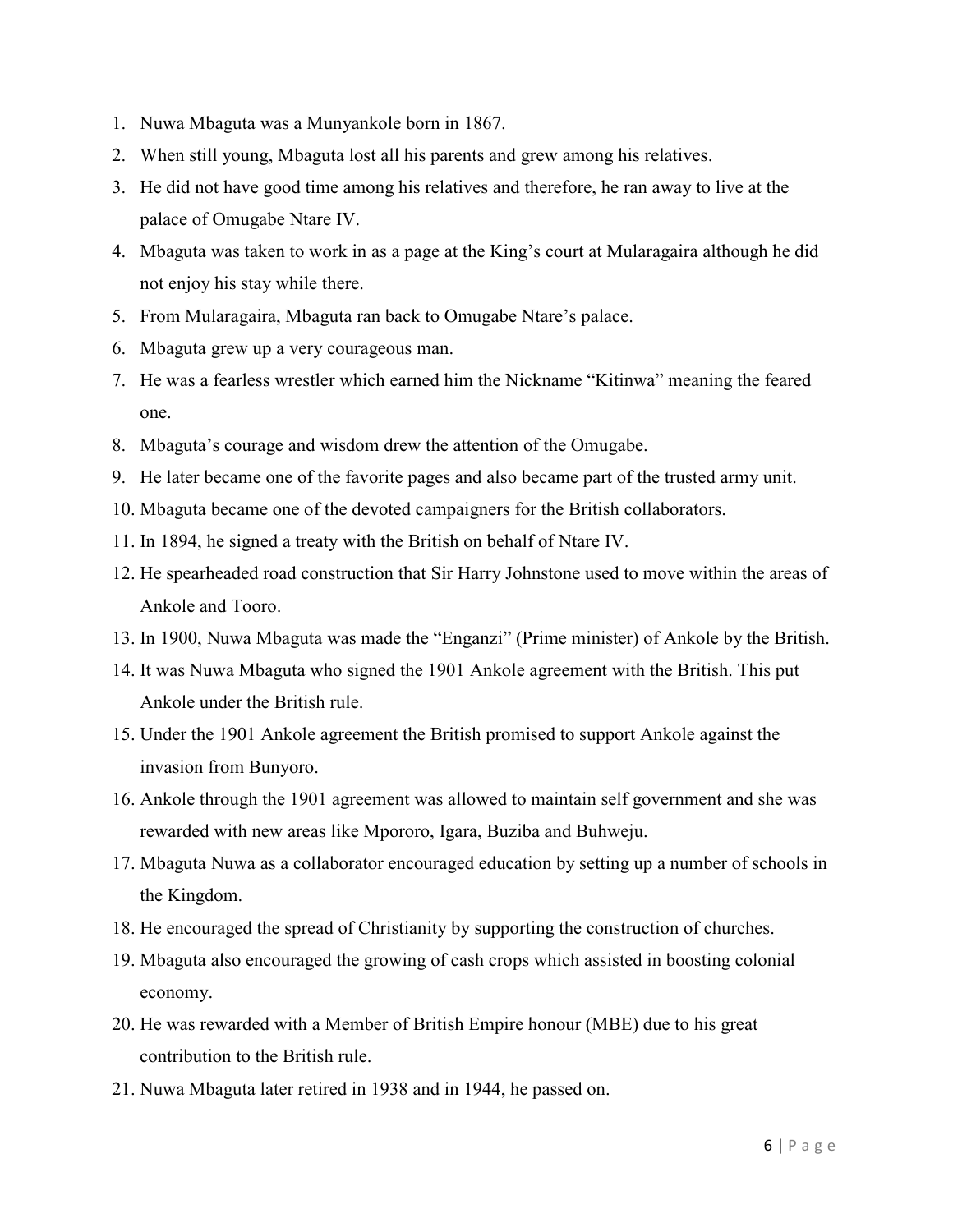### **Revision questions**

- i. How did the East African people respond to the coming of the Europeans?
- ii. Why did some societies in East Africa collaborate with the colonial rule?
- iii. Describe the life and career of the following as Collaborators towards colonial rule:
	- a) Semei Kakungulu
	- b) Sir Apollo Kaggwa
	- c) Omukama Kasgama.
	- d) Nuwa Mbaguta.

## **RESISTANCES OR REBELLIONS TO COLONIAL RULE**

## **WHY SOME EAST AFRICAN PEOPLE RESISTED THE EUROPEAN COLONIALISTS**

- 1. Resistances were African armed struggle against foreign rule. They were led by either the chiefs or tribal leaders.
- 2. They were carried out right after the Europeans had established themselves in East Africa.
- 3. The major ones were: Maji Maji rebellion by the tribes in Southern Tanganyika under Kinjikitile Ngwalwe, the Hehe under chief Mkwawa, the Nandi under Chief Orkoyoit and the Coastal Arabs under the Abushiri among others.
- 4. One of the reasons for African resistances was the need to preserve the independence of the societies of East Africa.
- 5. The African chiefs and Kings wanted to preserve their traditional power and authority. They wanted to preserve their status and prestige.
- 6. The need to preserve their cultures was yet another reason for their resistances against European colonial rule.
- 7. The need to maintain their land was yet another reason for their resistance. They fared loss of their land to the Europeans.
- 8. The Need to retain economic power. The Africans had controlled trade but the Europeans wanted to take over, hence African resisted.
- 9. There was the influence of traditional religion or beliefs, for example Maji Maji rebellion was fought along the line of strong African belief in their traditional gods and ancestors. They argued that their gods would come to their assistance.
- 10. The Europeans had also harsh rule. They ruled by force.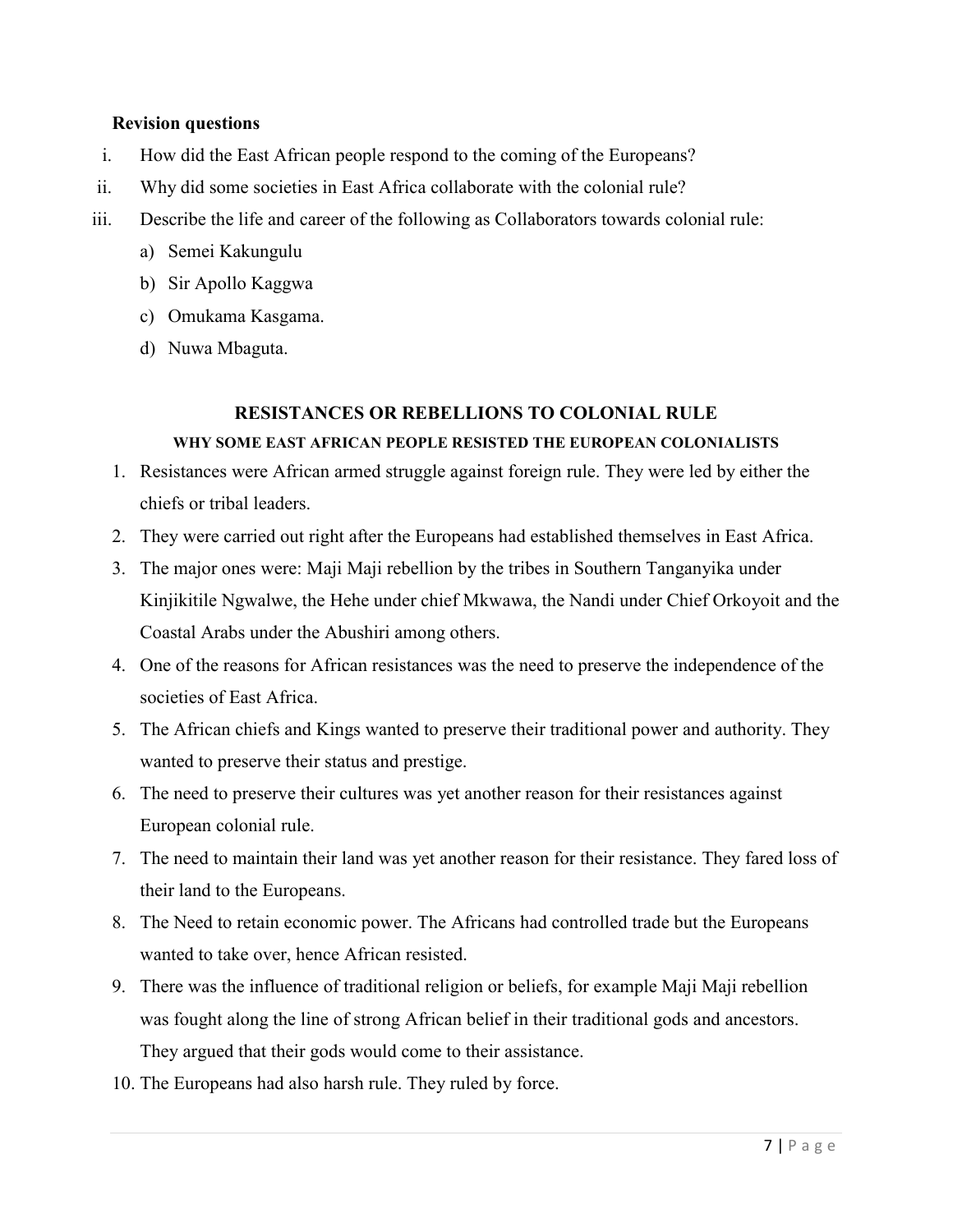- 11. The approach used in some cases was not fair, for example the Germans in Tanganyika used direct rule, where they removed the African traditional leaders from power and replaced them with either the whites or people whom they trusted.
- 12. They feared forced labour and harsh labour policies that the Europeans were applying.
- 13. The military strength of some East African communities, for example the Nandi were naturally warriors.
- 14. Religious differences, for example the coastal Swahili and Arabs were Muslims who staged resistance against the Europeans who were Christians.
- 15. Disrespect of African culture by the Europeans forced the Africans to rise against them.
- 16. Overtaxation of the Africans by the Europeans was yet another reason why the Africans resisted. They regarded it as economic exploitation.
- 17. Besides, slave trade which was a basis of livelihood of the Africans was being stopped by the Europeans. This forced the Africans to resist them.
- 18. The education which the Europeans introduced later made the Africans realized the motives and intensions of the whites, hence need to resist them.
- 19. Others resisted because their enemies accepted or collaborated with the colonialists.

# **REASON WHY THE AFRICAN RESISTANCES FAILED**

#### **OR**

## **WHY THE AFRICANS WERE DEFEATED IN THEIR RESISTANCES AGAINST THE EUROPEANS.**

The African resistances failed because of a number of reasons:

- 1. The Europeans were too determined to fight and control East Africa.
- 2. The Europeans also had far superior weapons compared to the East Africans, for example maxium guns that could hit a target at long range.
- 3. The Europeans received home support that is to say from their governments.
- 4. The Europeans were also too experienced in warfare, for example the Napoleonic wars of the 19<sup>th</sup> century had given them experience.
- 5. The Europeans had taken over the economic life of East African people and they had generated a lot of wealth to meet the cost of war with the Africans.
- 6. They also had high level of technology which was not the case with poor Africans.
- 7. The Africans had inferiority complex, whereby they believed that the Whiteman could not be defeated.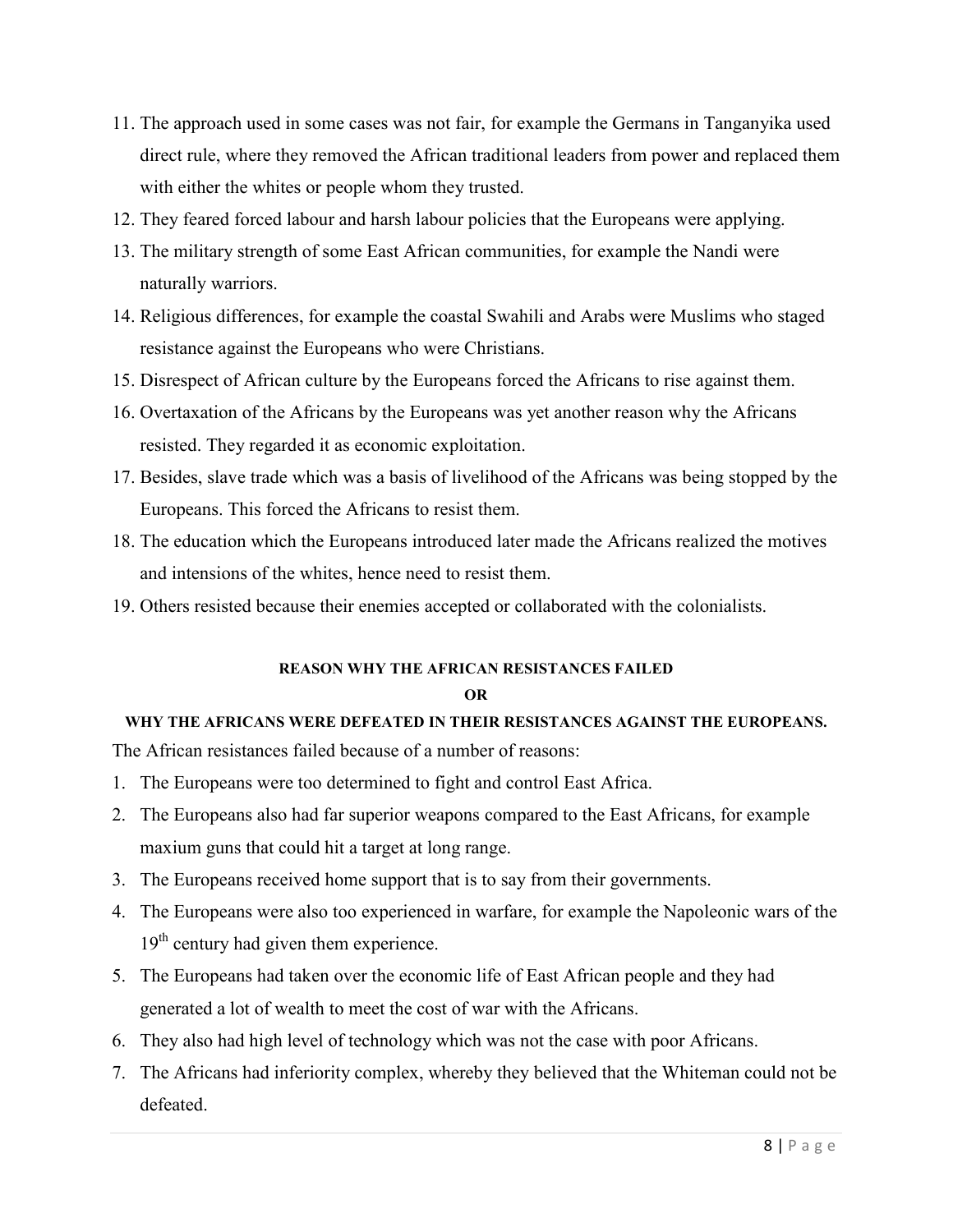- 8. The Africans had also been hit hard by diseases that affected their strength.
- 9. Most African communities were not united at all, for example Bunyoro was always fighting against Buganda.
- 10. The Africans were disorganized in their fighting with the Europeans, for example the Nandi resistors and Maji Maji rebels among others were defeated on the ground of poor military organization.
- 11. Some African communities were caught unaware. The Europeans used Surprise attacks to defeat them.
- 12. There was also lack of support from neighbours, for example the Nandi were never supported by the Luyia, Masai and Luo because they were so rebellious to them.
- 13. The long periods of drought and famine that hit some African communities weakened their ability to resist.
- 14. The Europeans were very brutal during their attacks, that is to say they used scotch earth policy in which they destroyed each and every thing. This was very common with the Germans.
- 15. Lack of constant supply of arms on the African side also weakened them the more.
- 16. The Africans believed so much in superstitions, for example among the Nandi instead of fighting, they expected their gods to do for them miracles.
- 17. The effects of slave trade in East Africa had disorganized the resistances among the Africans. Young energetic men who could have resisted the Europeans were taken away into slavery.
- 18. The Europeans used a system of deportation whereby strong African leaders were exiled, for example Kabalega of Bunyoro and Mwanga of Buganda were exiled in the Seychelles Island. Their people became leaderless.
- 19. The education which the Christian missionaries introduced provided "Yes Men" not resistors. It produced those who were very loyal to the Europeans.
- 20. The missionary preaching also softened the minds and hearts of the Africans through their preaching that," blessed are those who are humble for the Kingdom of God is theirs". The Africans then became submissive.
- 21. Most African ring leaders were arrested and killed by the colonialists, for example Kinjikitile together with some other African leaders were killed when they were arrested.